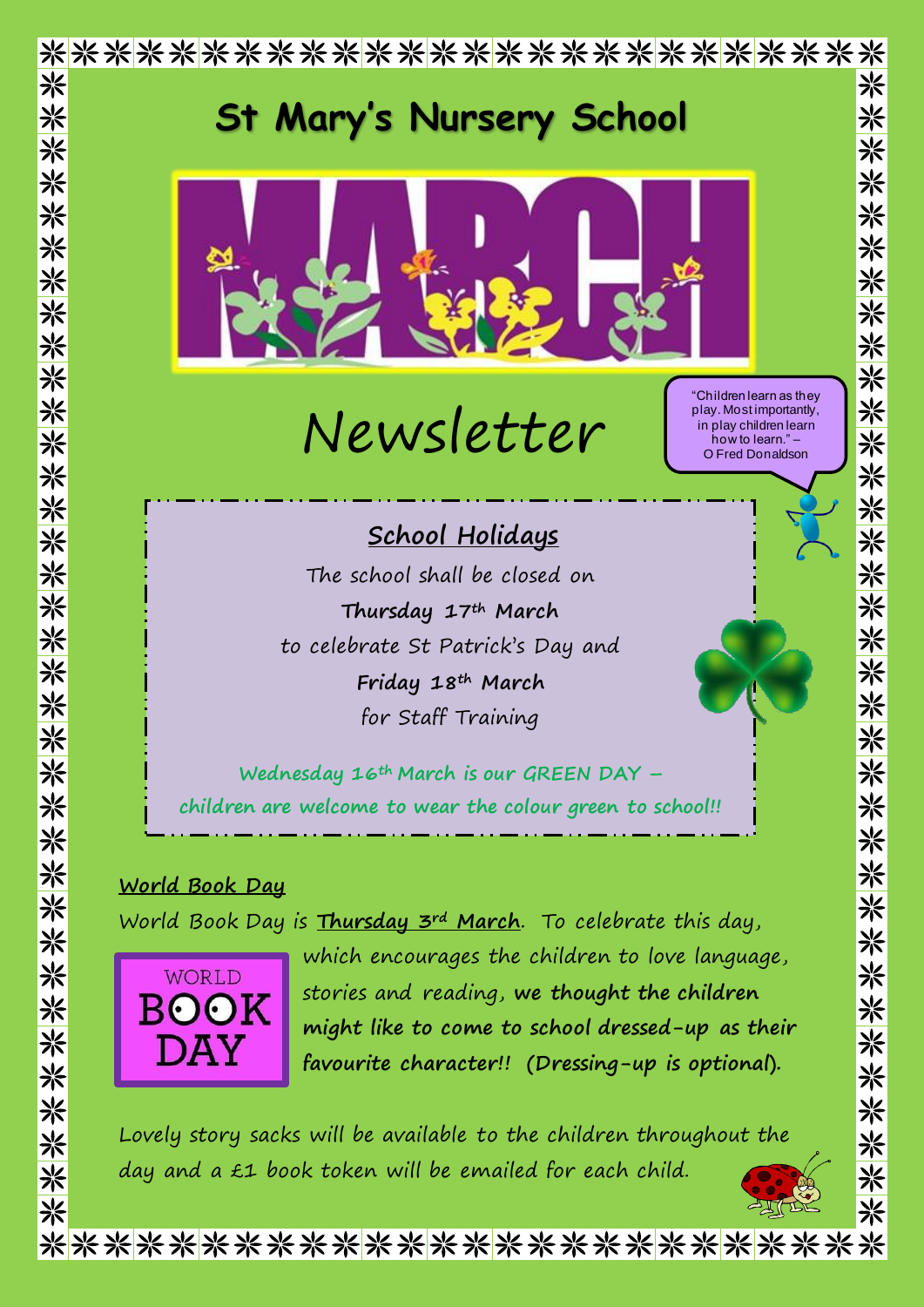## \*\*\*\*\*\*\*\*\*\*\*\*\*\*\*\*\*\*\*\*\*\*\*\*\*\*\*\* 米

## **Activities**



We are looking forward to having four sessions with Drama Time. These sessions will be held in the Pastoral centre on Wednesday 2nd, 9th, 23rd and 30th March. These classes are filled with a variety of fun drama games and activities.

#### **Parents' Workshops**

We are delighted to be continuing the Wellbeing Workshops on Tuesday evenings from 7-8pm. From Tuesday 22nd March we will be facilitating Meditation Workshops instead - please speak to Mrs Friel if you would like to join in.

### **Time to Talk Programme**

The children will follow this programme to develop their oral and social interaction skills. The programme will be delivered in small groups of eight or nine children and is very worthwhile and will be enjoyed by the children!

## **Maths for the month**

This month's colour is green. The shape we shall be encouraging the children to recognise is the square Encourage your child to look out for shades of green in their environment and squares. We will be developing



※

※

米

米

米

米

米

※

米

※

※

※

<mark>☀</mark>

兴 米

※

米

※

米

米

※

※

※

※

※

※

※

※

※

※

米

米

米

米

their pattern making skills through beads, mosaics, pegs, threading etc.

#### **Topics for the month**



This month the topics are Spring and Growth! Children can observe the signs of Spring in their environment.

\*\*\*\*\*\*\*\*\*\*\*\*\*\*\*\*\*\*\*\*\*\*\*\*\*\*\*\*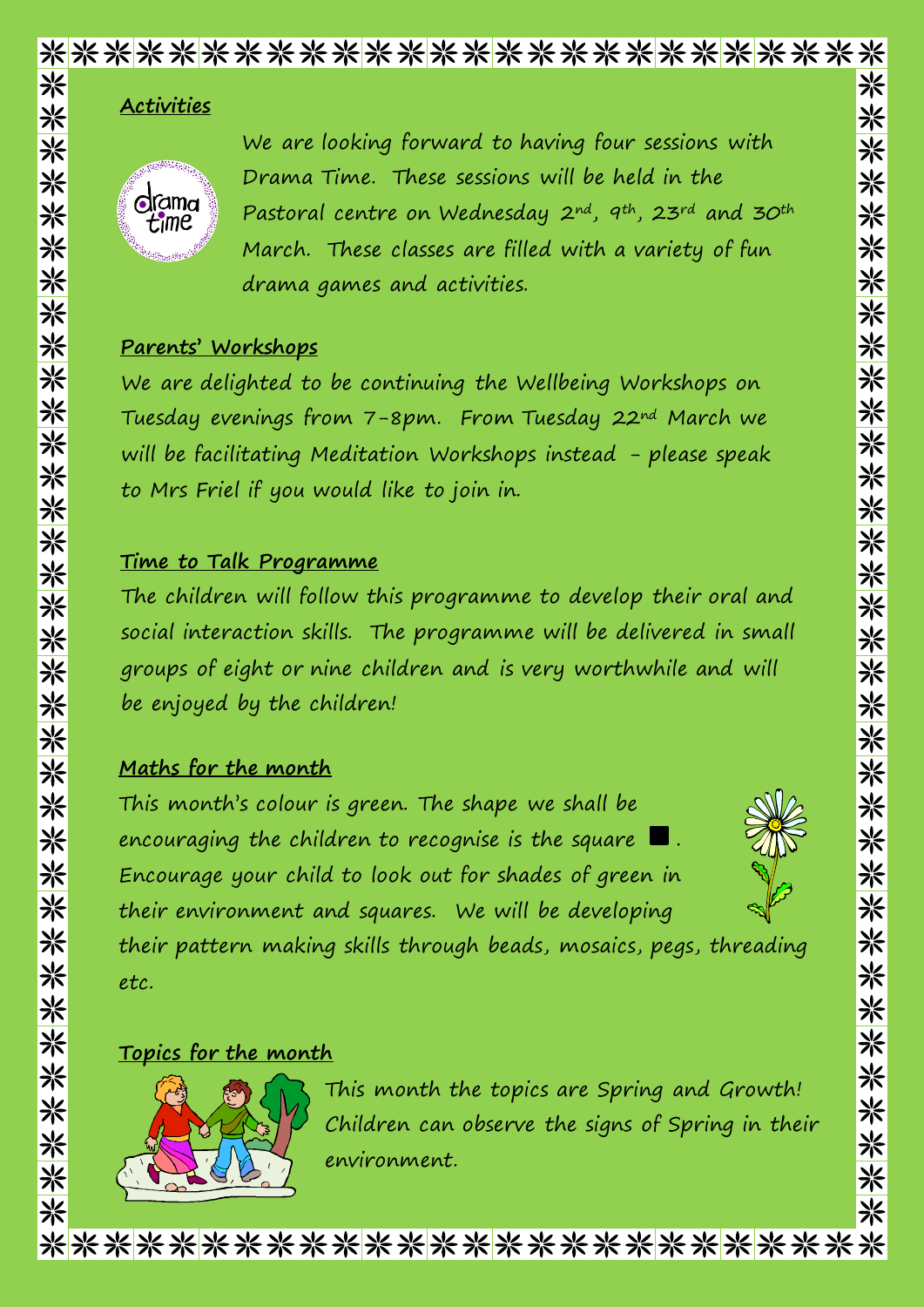# \*\*\*\*\*\*\*\*\*\*\*\*\*\*\*\*\*\*\*\*\*\*\*\*\*\*\*\* 米

#### **Curriculum Matters**

We will be planting seeds and discussing growth and new life.



We will be developing their awareness of life cycles and developing their language alongside this - big, small, baby, adult, the names of animals, parts of plants etc. To heighten your children's observational 米

米 米

※

※

※

米

\*\*\*\*\*\*\*\*\*\*\*\*

米

※

米米

来

米

米

米

※

※

※

※

兴

※

※

skills, signs of spring and growth around them should be discussed. They will also be enjoying lots of stories, rhymes and songs about spring.



## **Road Safety Awareness topics**

This month our topic is discussions on safe places to play like the garden and the park.



#### **You can help your child at home by …**

- 1) Allowing them to help clear and wipe the table after eating.
- 2) Allowing them to help with laundry tasks matching socks, filling and emptying the washing machine.

\*\*\*\*\*\*\*\*\*\*\*\*\*\*\*\*\*\*\*\*\*\*\*\*\*\*\*